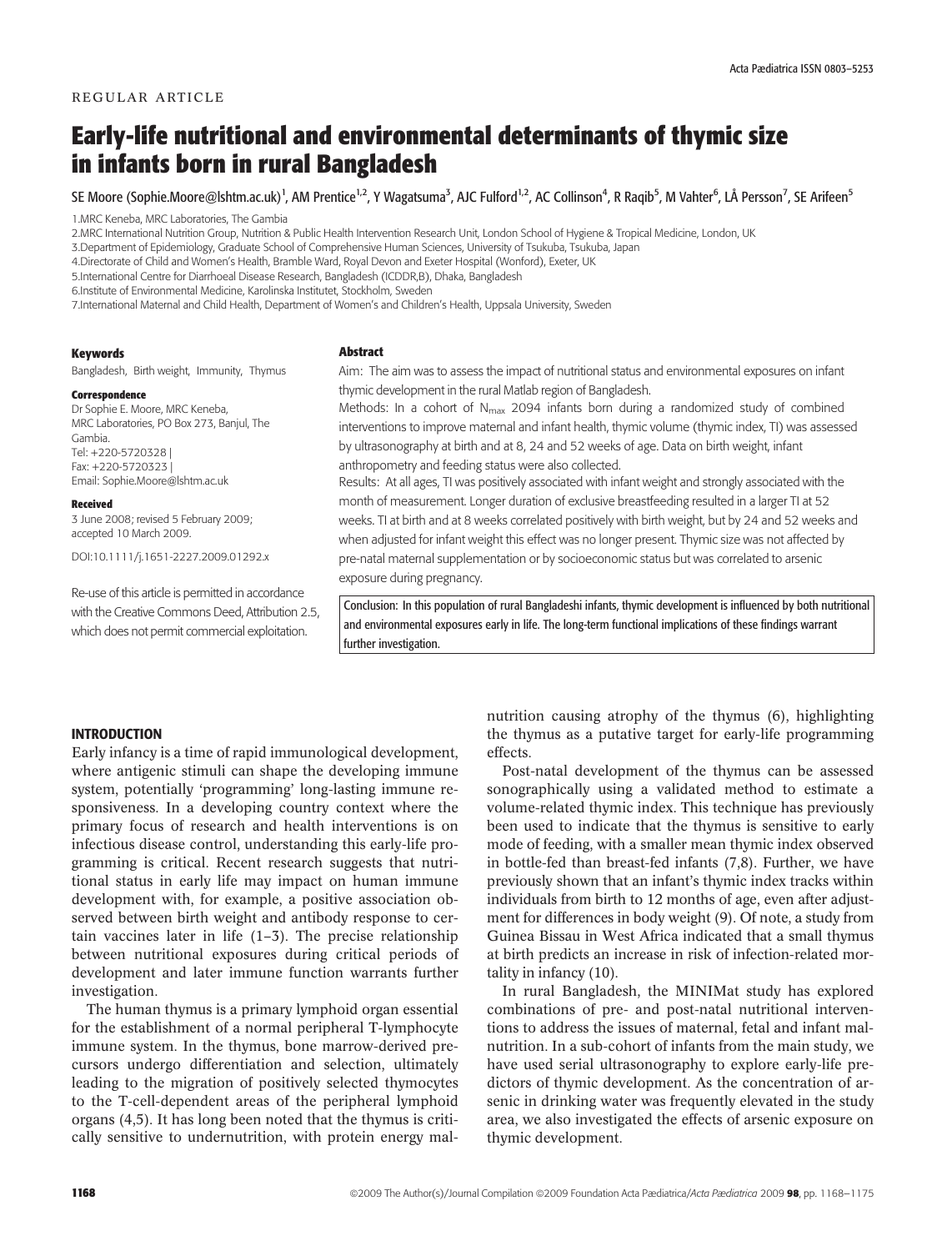# SUBJECTS AND METHODS

## Study population

The study was conducted in the Matlab region of Bangladesh, a rural but densely populated riverine area, situated about 60 km southeast of the capital Dhaka. The population of the Matlab region is well characterized, having participated in a demographic surveillance system (DSS) since 1963 as part of a health-related research programme led by the International Centre for Diarrhoeal Disease Research, Bangladesh (ICDDR,B). In 2001, ICDDR,B initiated the 'Maternal and Infant Nutrition Interventions, Matlab' (MINIMat) study, randomizing all pregnant women in Matlab to receive a combination of protein energy and micronutrient supplements. On enrolment, usually around 9 weeks of gestation, women were randomly allocated to a prenatal food supplement in combination with three separate micronutrient supplements. At the time of the study in Bangladesh, an ongoing government-supported national programme issued a protein-energy dense supplement providing 600 kcal/day to pregnant women 6 days per week. On enrolment to the MINIMat study, women were randomized to start this food supplement early in the first trimester of pregnancy (early start) or in the second trimester as the usual national programme suggests (usual start). Women were then further randomized to three micronutrient supplements: (i) the UNICEF/UNU/WHO preparation of 15 different micronutrients including 30 mg iron and 400  $\mu$ g folic acid, (ii) 60 mg iron and 400  $\mu$ g folic acid or (iii) 30 mg iron and 400  $\mu$ g folic acid daily from week 14 during pregnancy. All supplements continued up to birth. Peri-natally, women were further randomized to receive exclusive breastfeeding counselling or the standard health counselling provided by local caregivers. The prenatal arm of the study was completed in June 2004 with a total of 3267 singleton infants born. The full protocol and main findings from the MINI-Mat study will be published elsewhere. For the purpose of the current study, we recruited mothers and their infants from the main MINIMat trial either at birth (for health centre deliveries) or at follow-up (for all other births).

For health centre deliveries, birth weight, length, head circumference and knee–heel lengths were measured immediately following delivery. For births occurring at home, a birth notification system was established to ensure that study staff were made aware of births as soon as they occurred. A female paramedic then visited the newborn within 72 h of birth. Birth weight was measured by electronic or beam scales, to the nearest 10 g. Recumbent length was measured using locally manufactured, collapsible length boards, precise to the nearest 1 mm.

Following delivery, infant weight and length were measured at monthly visits till 12 months of age using regularly validated standard equipment. At separate monthly visits, a female fieldworker visited each household to collect information on infant feeding practices. Full details are as described elsewhere (11). Data on feeding practices were later coded and breastfeeding status classified on the basis of current WHO recommendations (12), i.e. (i) exclusively breastfeeding (breast milk only) (ii) predominant breastfeeding (breast milk plus other liquids such as water, tea or juice) and (iii) partial breastfeeding (other food or milk in addition to breast milk). Socioeconomic status (SES) was estimated using a wealth index based on information on household assets and estimated by principal component analysis, producing a weighted score (13). Scores were grouped into quintiles.

As the study area had a high prevalence of tube wells with elevated concentrations of inorganic arsenic (As) (14), we also evaluated effects of prenatal arsenic exposure, assessed as the concentrations in maternal urine in gestational weeks 8 (early) and 30 (late), as described previously (15). The sum of metabolites of inorganic arsenic in spot urine samples was measured by hydride generation atomic absorption spectroscopy and adjusted for variation in urine dilution by specific gravity (mean  $1.0012$  g/mL). The means of the early and late gestation measurements were used in the current analysis.

# Thymus size assessment

Thymus size was assessed sonographically using a validated method in which the transverse diameter of the thymus and the sagittal area of its largest lobe are multiplied to give a volume-related thymic index (TI) (16). This index has been shown to correlate with thymus weight at autopsy and has been used to show that the human thymus is sensitive to environmental influences during infancy (9). Thymus size was measured using a portable ultrasound machine (Toshiba SSA 320A Justavision-200, Toshiba Medical Systems, Japan) together with a PVF-745V 5.0- to 7.0-MHz probe (Toshiba Medical Systems, UK). The TI was calculated using the mean of three measurements of both the transverse diameter and the sagittal plane. Measurements were performed in triplicate by trained health practitioners.

TI was assessed at four time points during infancy: within 24 h of birth (health centre deliveries only) and at 8, 24 and 52 weeks of age. Infants were scanned in the supine position, using a transternal approach; sonography was not performed while the infant was crying. Owing to a delay with the start of TI assessment, a large proportion of infants had passed 16 weeks by the time the study started; this resulted in more infants with TI measured at the latter two time points.

# Ethics

The main MINIMat study and the thymic size addendum were approved by the Research Review and Ethical Review Committees, ICDDR,B, Dhaka, Bangladesh. The thymic size addendum was additionally approved by the Ethics Committee at the London School of Hygiene and Tropical Medicine. Written informed consent was obtained from all participating mothers following an explanation of the study in their own language.

# Statistical analysis

Comparisons among group means were made using twosample *t*-tests. Associations between TI at each time point were assessed by correlation analysis, with TI measurements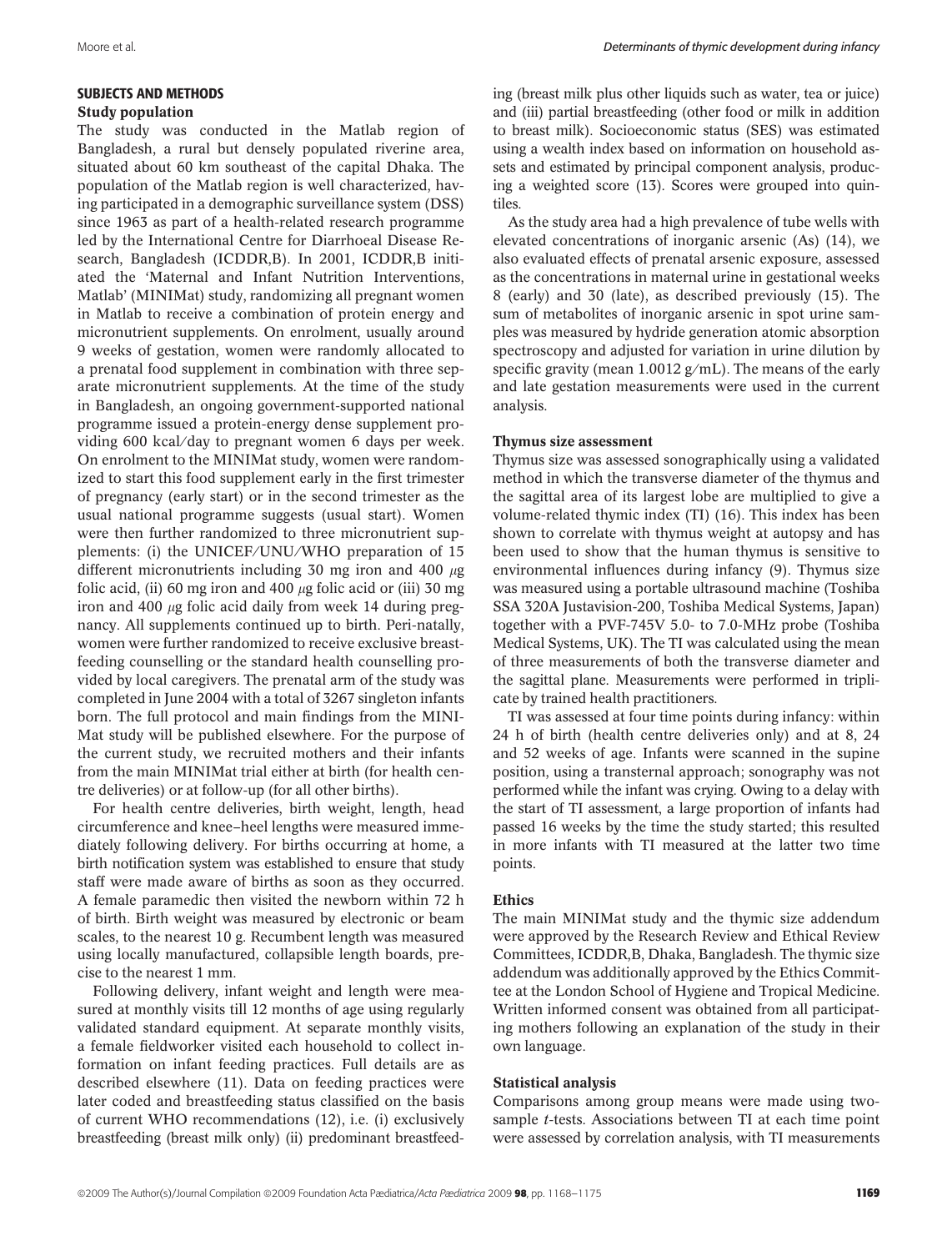adjusted for season, weight and sex of the infant. TI was regressed on these covariates, separately at each time point, and the correlations between time points were calculated for the resulting residual (difference between the observed and predicted values). The effect of seasonality on TI size was assessed by fitting a truncated Fourier series regressed against TI (17). To test whether seasonality changed with age, a pooled analysis of all time points was performed using a multi-level model to allow for the correlation between measurements at different time points on the same child. To simplify the analysis, only the interaction between time point and the first-order sine and cosine terms  $[\sin(\theta_i)]$  and  $cos(\theta_i)$ ] was considered. The effect of birth size on TI at each time point was assessed by multiple regression analysis, controlling for sex, infant length and season of measurement. Infant length was included in the models since thymic size is expected to be related to infant size. Thus at birth, the relationship between TI and birth weight should be interpreted in terms of weight-for-length. Since infants' lengths tend to track along their starting centile, current size will be strongly correlated with birth length, and the TI–birth weight relationship will also have a similar interpretation at subsequent time points. For seasonality, the first two pairs of Fourier terms were fitted, i.e. the terms in  $\beta_5$  to  $\beta_6$ , in the following model (17):

$$
TIi = \beta0 + \beta1.sexi + \beta2.lengthi+ \beta3.sin(\thetai) + \beta4.cos(\thetai)+ \beta5.sin(2\thetai) + \beta6.cos(2\thetai) + \beta7.bwt + \varepsilonI.
$$
 (1)

In order to investigate the effect of arsenic [As] on TI, a random effects model was fitted with As as a quadratic, while controlling for sex and infant length, age and season of measurement and pooling data from all time points (i.e. adding the terms {[As] and [As] – mean([As])<sup>2</sup>} to the model shown above). SES fitted as a five-level categorical variable was added to the model in order to check for confounding with  $[As]$ .

In the regression analyses, models were compared using the ANOVA F-test and the likelihood ratio test for ordinary multiple regression and multi-level models, respectively.

Z-scores were calculated using the Child Growth Standards of the WHO, using the WHO Anthro 2005 software and macros (http://www.who.int/childgrowth/ software/en/). All statistical analyses were performed using DataDesk, version 6 for Windows from Data Description Inc. (Ithaca, NY, USA) or Stata 9 from Stata Corp. (College Station, TX, USA).

#### RESULTS

Anthropometric characteristics of the infants at each of the time points when TI was assessed are detailed in Table 1. Mean (range) maternal weight and BMI at 30-week gestation were 50.7 kg (33.6–95.8) and 20.2 kg/m<sup>2</sup> (18.3–31.2), respectively, and a strong positive association was observed between both measures and infant weight at birth ( $p \le$ 0.0001 for both). A total of 1168 infants had their TI measured within 24 h of birth. When compared with infants who

|  | Table 1 Infant characteristics at birth and at 8, 24 and 52 weeks of age |
|--|--------------------------------------------------------------------------|
|--|--------------------------------------------------------------------------|

|                        |      | <b>Males</b> |           | <b>Females</b> |      |
|------------------------|------|--------------|-----------|----------------|------|
|                        | Ν    | Mean         | <b>SD</b> | Mean           | SD   |
| Birth                  |      |              |           |                |      |
| Weight (kg)            | 1168 | 2.79         | 0.39      | 2.70           | 0.38 |
| Length (cm)            | 1168 | 48.06        | 2.01      | 47.31          | 2.01 |
| Gestational age (week) | 1148 | 38.97        | 2.13      | 39.13          | 2.06 |
| Week 8                 |      |              |           |                |      |
| Weight (kg)            | 1650 | 4.77         | 0.62      | 4.41           | 0.57 |
| Length (cm)            | 1637 | 55.7         | 2.19      | 54.5           | 2.13 |
| <b>WHZ</b>             | 1635 | $-0.05$      | 1.25      | $-0.09$        | 1.07 |
| Week 24                |      |              |           |                |      |
| Weight (kg)            | 1662 | 7.02         | 0.87      | 6.45           | 0.81 |
| Length (cm)            | 1655 | 64.5         | 2.30      | 62.7           | 2.21 |
| <b>WHZ</b>             | 1652 | $-0.28$      | 1.15      | $-0.21$        | 0.98 |
| Week 52                |      |              |           |                |      |
| Weight (kg)            | 2881 | 8.30         | 1.08      | 7.66           | 1.00 |
| Length (cm)            | 2860 | 71.7         | 2.59      | 69.9           | 2.53 |
| <b>WHZ</b>             | 2860 | $-0.76$      | 1.11      | $-0.73$        | 1.05 |

Data are for infants for whom a measure of thymic index plus the relevant anthropometric measure is available at each time point.

 $WHZ = weight-for-height standard deviation score using WHO reference data.$ 

did not have TI measured at birth, infants who had TI measured at birth were significantly heavier (2747 g vs. 2673 g;  $p < 0.0001$ ) and had a significantly longer gestational age (39.05 weeks vs. 38.76 weeks;  $p = 0.0004$ ). No differences were observed with birth length (47.7 cm vs. 47.8 cm;  $p =$ 0.1821).

Mean (95% CI) TI at birth was 27.6 (27.1–28.0) and was positively correlated to birth weight and birth length (weight  $r = 0.310$ , length  $r = 0.242$ ;  $p \le 0.0001$  for both). A significant but weak positive correlation was observed between TI at birth and both maternal weight and BMI at 30-week gestation ( $r = 0.088$ ,  $p = 0.0026$  and  $r = 0.087$ ,  $p = 0.0029$ , respectively) but not for parity ( $p = 0.5161$ ). However, all other associations became non-significant once adjusted for infant birth weight.

As a consequence of the delay in starting these measurements, the number of infants with TI assessed at each time point during infancy increased from 1715 and 1704 at 8 and 24 weeks, respectively, to 2094 infants at 52 weeks. Mean TI increased rapidly from birth to week 8, reaching maximum size at week 24 and then declining to the week 52 measurement (Fig. 1). TI was strongly positively correlated to current infant weight and length at all time points ( $p \leq$ 0.0001 for all). Also illustrated in Figure 1 is the change in TI expressed in relation to body weight; relative to infant weight, TI was largest at birth and smallest at 52 week. TI was significantly related to sex at all age points, with a larger thymus observed in male infants, although following adjustment for infant weight, these differences only remained significant for the measurements taken at 24 and 52 weeks  $(24 \text{ week}, 52.9 \text{ vs. } 51.2, p = 0.007; 52 \text{ week}, 50.1 \text{ vs. } 47.9,$  $p \leq 0.0001$ ).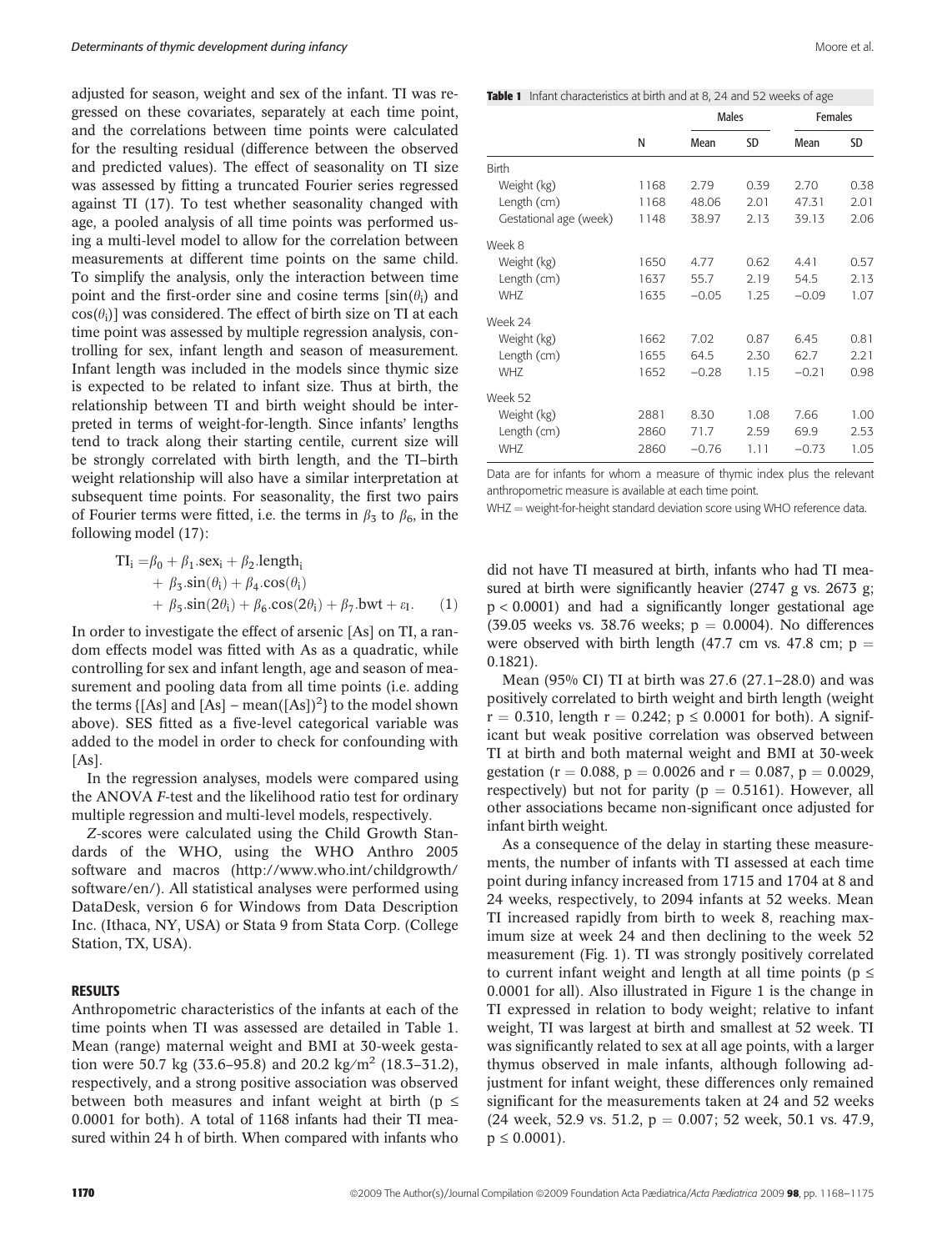

Figure 1 Mean thymic index (open circles) and thymic index expressed in relation to body weight (closed circles) by age. Data are expressed as means and 95% CIs.

The effect of month of measurement on mean TI at each time point and for all time points pooled is illustrated in Figure 2. Adjusted for sex and infant length at the time of measurement, a significant association with season of measurement was observed at all time points, with the exception of the measurements made at 8 weeks of age: Birth  $p = 0.0012$ ; 8-week p = 0.0739; 24-week p  $\leq$  0.0001 and 52-week p = 0.0002. There are three broad seasons in Bangladesh: the hot and dry season (March to June), the monsoon season (July to September) and winter (October to February). At birth, mean TI showed a bimodal pattern, with largest TIs observed when measured in June and December and smallest in March and September. For the measurements made when the infants were 8, 24 and 52 weeks old, TIs peaked only once during the hot and dry months of the year falling in size during the monsoon and winter months. When the measurements at all time points were pooled, the seasonal pattern differed significantly between time points (likelihood ratio test  $\chi^2$  on 6 df = 21.18; p = 0.0017). This difference was almost entirely due to the difference between the pattern at birth and the patterns observed post-natally (likelihood ratio test  $\chi^2$  on 2 df = 12.51; p = 0.0019) while no further difference was detected between the post-natal patterns (likelihood ratio test  $\chi^2$  on 4 df = 8.67; p = 0.070). The seasonal pattern with the time points pooled is also illustrated in Figure 2.

Using an intention-to-treat analysis, we also explored the relationship between pre-natal supplementation and exclusive breastfeeding counselling and post-natal thymic development. No associations were observed between any of the prenatal interventions (food or micronutrients) and TI at any time point (data not presented). According to lactation counselling group, no associations were observed between TI at birth and at 24 or 52 weeks, but at 8 weeks, infants born to mothers who had received counselling in exclusive breastfeeding had a marginally significantly smaller TI than those who had not (44.3 vs. 45.5;  $p = 0.0415$ ). Using mother-reported duration of exclusive breastfeeding (assessed in blocks of 15 days) as the exposure variable, no associations were observed with the measures of TI taken at 8 and 24 weeks. However, at 52 weeks, infants who had been exclusively breastfed for greater than the median duration of days of exclusive breastfeeding (59.9 days) had a significantly larger thymus than those who had not  $(**59.9**-day TI = 48.3, >**59.9**-day TI = 49.7; p = 0.0070). This$ remained the case when adjusted for infant length and sex  $(p = 0.0129)$ .



Figure 2 Relative size of thymus variation with time of year plotted at birth and at 8, 24 and 52 weeks of age. The curves are the seasonal component of equation (1) fitted by multiple regression. They show the mean TI difference from the overall average at different times of the year. Post-natally, the thymus is largest in the first half of the year and smallest in the second half of the year. The picture is rather different at birth where there appeared to be two peaks: at the turn of the year and at mid-year. The difference between the patterns at the different post-natal ages is not significant but these do differ significantly from the pattern at birth.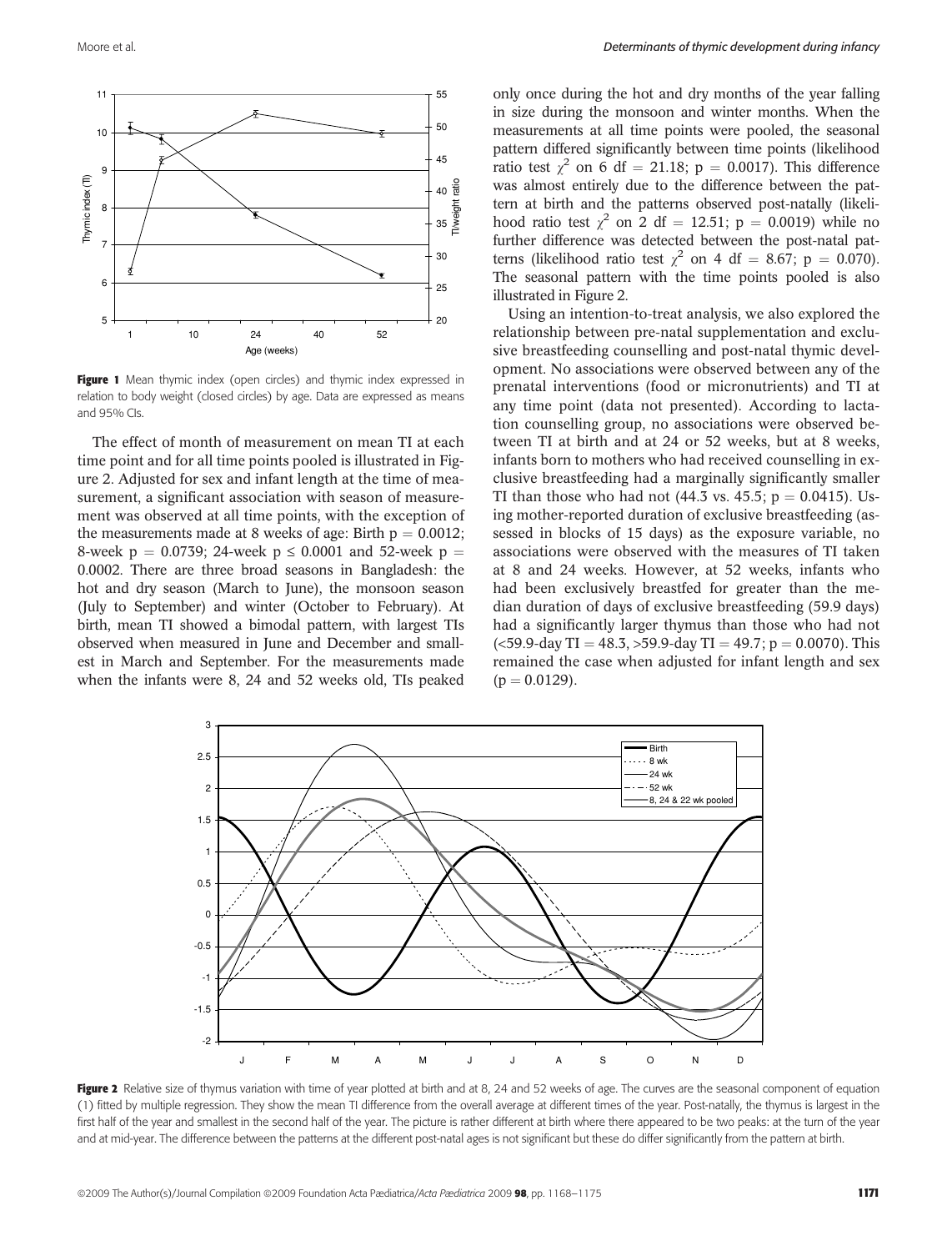**Table 2** Correlation matrix for adjusted thymic index (adjusted for season, sex and infant size)

| Week 52 |
|---------|
|         |
|         |
|         |
|         |
|         |
|         |
|         |
| 1.000   |
|         |
|         |
|         |

Data tabulated are correlation coefficients, their 95% confidence intervals (based on Fisher's transformation) and sample size at each time point. All correlations are significant at the p < 0.0001 level.

The median As concentration in maternal urine for the 1556 mother–infant pairs who had both As data and TI measured at week 52 was 102  $\mu$ g/L (range 5.5–1150  $\mu$ g/L). The analysis of the effect of prenatal As exposure on TI revealed a complex relationship. The simple linear trend alone was not significant ( $p = 0.74$ ) but the addition of the quadratic term gave a highly significant fit ( $\chi^2 = 12.93$  on 2 df;  $p = 0.0016$ ): TI was negatively associated with As, but this association diminished at high-exposure levels. Overall, however, As exposure explained only 4% of the variance in TI. Since the diminishing effect of As was unexpected, we considered the possibility that it might have resulted from confounding with SES. SES did correlate strongly with both TI and As, although the association with TI was entirely explained by its association with infant size. When added to the regression model, already controlled for infant length, SES had a negligible effect on the relationship between As and TI.

Table 2 shows the correlation between TI at each age point, adjusted for size and sex of the infant and for the season of measurement. TI at each age was significantly correlated with the infant's previous TI, suggesting that an infant's thymic size 'tracks' within individuals. We then looked at the influence of birth weight on thymic development in infancy. Table 3 illustrates the output from multiple regression analysis of birth weight on thymic size, adjusted for sex, infant length and season of measurement, at each time point. Birth weight was significantly related to TI at birth and at 8 weeks, but by 24 and 52 weeks, the association became non-significant.

## **DISCUSSION**

The relationship between nutritional status and human immune function is complex, reflected in the wide range of both nutritional exposures and immune markers assessed in nutritional immunology research. It is however well reported that a deficiency of both macro- and micronutrients can compromise immunity, and recent research now links

Table 3 Association between birth weight and thymic index at different time points

| $P$ $\sim$ $\sim$ |                      |       |         |                 |  |  |  |  |
|-------------------|----------------------|-------|---------|-----------------|--|--|--|--|
| Time point        | $\beta$ -Coefficient | SE    | p-value | 95% CI          |  |  |  |  |
| <b>Birth</b>      | 5.996                | 0.856 | ≤0.0001 | 4.316, 7.676    |  |  |  |  |
| Week 8            | 2.840                | 1.010 | 0.005   | 0.859, 4.821    |  |  |  |  |
| Week 24           | 0.579                | 0.841 | 0.491   | $-1.071.2228$   |  |  |  |  |
| Week 52           | 0.556                | 0.681 | 0.415   | $-0.781, 1.892$ |  |  |  |  |

Data are derived from regression analysis adjusting for sex, season and infant length at the time of measurement. The  $\beta$ -coefficient gives the increase in the thymic index at different ages associated with each kg increase in birthweight. This association clearly fades rapidly in the first year of life.

nutritional exposures early in life with alterations in functional immunity that persist beyond childhood. In the current study, we used sonographic assessment of thymic size to assess immune development in a large cohort of Bangladeshi infants born during a trial of prenatal multiple micronutrients and early food supplementation. We have shown that thymic development during the first year of life is sensitive to a number of nutritional and environmental exposures including birth weight, season of measurement, duration of exclusive breastfeeding and maternal exposure to environmental arsenic. All of these effects are independent of the expected allometric scaling of organ size.

The primary role of the human thymus is the site for the differentiation of bone-marrow-derived T-cell precursors into positively selected thymocytes. This process involves sequential expression of various proteins and rearrangements of T-cell receptor genes (5). During stress, such as that induced by severe malnutrition, the thymus undergoes a severe atrophy due to apoptosis-induced depletion, particularly affecting the immature CD4+ and CD8+ cells, as well as a decrease in cell proliferation (4). This atrophy can be detected by sonographic assessment (18) and, when induced by malnutrition, can be reversed with nutritional rehabilitation (6).

In the current study, thymic size was assessed within 24 h of delivery for sub-centre deliveries, and at 8, 24 and 52 weeks in all other infants. As has been observed elsewhere (9,19,20), mean TI increased rapidly from birth, reached maximal size by 24 weeks, and then declined to the measurement made when the infants were 52 weeks old. When expressed in relation to body weight, TI was greatest at birth, falling to the measurement taken at 52 weeks.

A strong effect of month of measurement was observed at all time points, although this did not reach statistical significance when the infants were aged 8 weeks. A strong effect of the season of measurement was also observed in The Gambia, where thymic size was consistently smaller when measured in the annual wet season (9). The seasonal patterns observed in the current study from Bangladesh are a little less clear, with a distinct difference observed between the pattern shown at birth and that at all other time points. At birth, TI peaked twice during the year: once in the cool winter months and once in the hot summer months. For all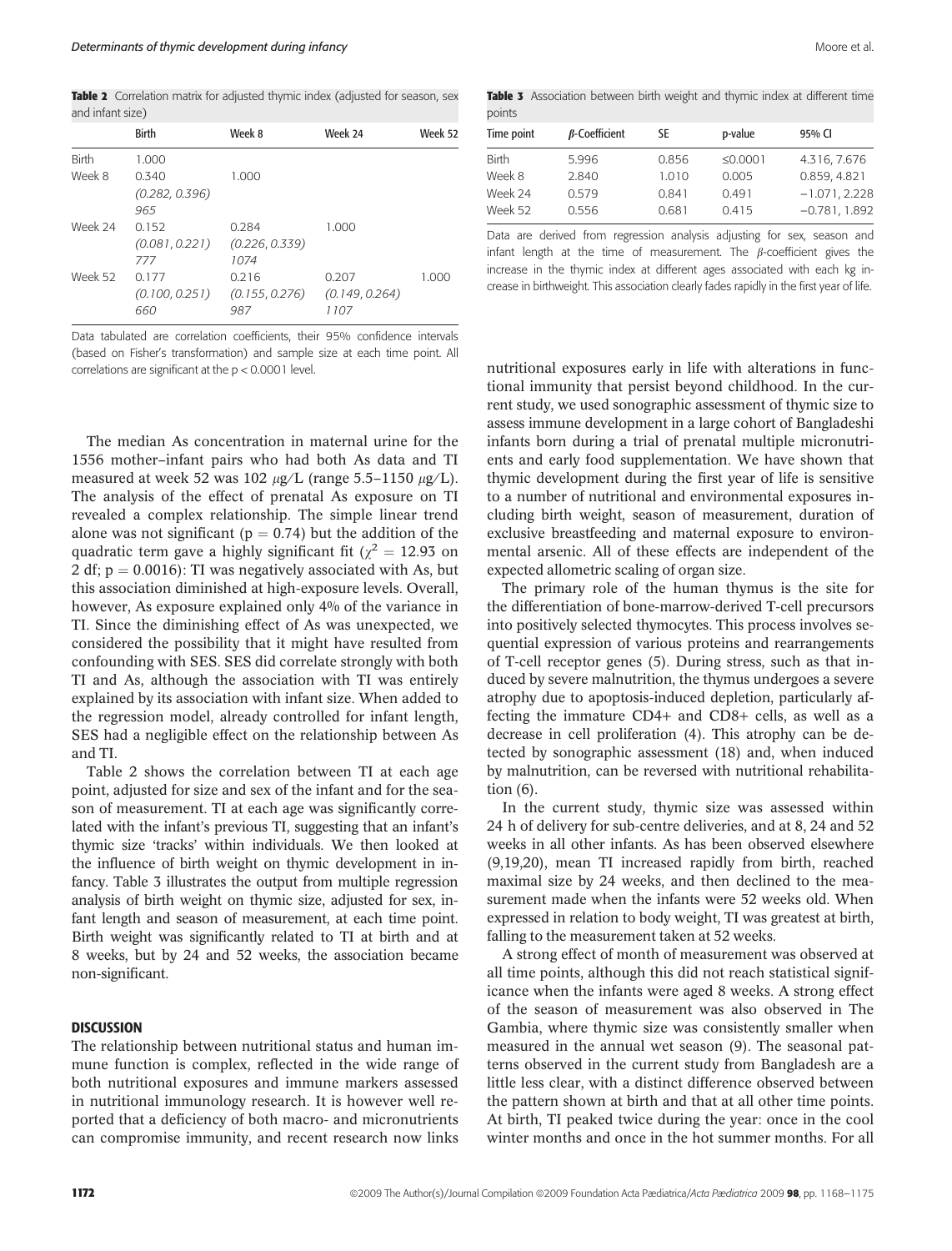other time points however, a single peak in the hot dry season was observed, falling rapidly during the annual monsoon season. We have previously shown that, in countries with a strong seasonal variation in a number of environmental exposures, antibody responses to vaccination are influenced by month of vaccination (21). Although the precise aetiology of these seasonal effects on TI in the current study, and particularly the apparent difference between birth and all subsequent measures, cannot be elucidated from the data available, we speculate that it is the result of a co-stimulatory effect of seasonally variable environmental antigens. The long-term impact of this seasonal variation also warrants further investigation.

In rural Gambia, the decrease in the thymic size during the annual wet season corresponded with a decrease in levels of breast milk interleukin (IL)-7 levels (22), suggesting a putative role of breast milk immune proteins in thymic development. In the current study, infants exclusively breastfed for a longer duration had a larger thymic index at 52 weeks. A number of previous studies have highlighted a beneficial role of breastfeeding in thymic development (7,8). In populations such as Matlab, where infectious disease morbidity and mortality during infancy remains high, this finding could indicate an important beneficial role of exclusive breastfeeding in immune development in the infant beyond the period of exclusive breastfeeding itself.

The region of Matlab represents an area of Bangladesh with a high prevalence of arsenic-contaminated tube well water (14). Chronic exposure to inorganic arsenic is associated with various forms of cancer, skin effects, diabetes, hypertension, liver and neurotoxicity, and limited studies indicate effects on the immune system (23,24). Arsenic is known to pass through the placenta to the fetus (25) and we have observed a negative association between maternal arsenic exposure in pregnancy and birth weight in the present cohort (26). Similarly, our recent study in the same area showed that exposure to arsenic via drinking water during pregnancy significantly increased the risk of fetal loss and, in particular, infant mortality (27).

The latter would be compatible with a prenatal effect on immune function and we are currently investigating child mortality in relation to prenatal arsenic exposure in more depth. Although we have recently shown that breastfeeding protects against early-life exposure to arsenic (28), nonexclusively breast-fed infants will be exposed to arsenic through water and weaning foods prepared using contaminated water and this exposure will obviously increase with age. In the current study, a curvilinear relationship was observed between maternal exposure to arsenic and infant thymic size with a lower TI in infants born to mothers with higher As exposure suggesting that prenatal As exposure negatively impacts on the development of the infant thymus. The reason for the stronger association in the lower exposure interval is not known, but is in accordance with our other studies on birth weight and infant mortality (26,27). Further research is needed to investigate the dose–effect relationship, the most critical windows of exposure, as well as the importance of the effects of early-life exposure to environmental As on thymic development and on later immune competence in infants.

The main MINIMat study assessed the effects of prenatal multiple micronutrients and early food supplements on birth outcomes. Using an intention-to-treat analysis, we found no effect of prenatal supplementation on thymic size, a finding perhaps not surprising given the lack of effect of supplementation on birth weight (unpublished data). We did however observe a positive correlation between birth weight and thymic size, an effect that persisted until the infants were 8 weeks of age, irrespective of the current infant size. This finding suggests an in utero influence on thymic development, possibly mediated by maternal nutritional status. Recent research has focused on the hypothesis that nutritional status during fetal life and early infancy may be critical for immune development, with long-lasting effects on functional immunity (29). In Filipino adolescents (1) and Pakistani adults (2,3), for example, a weaker antibody response to vaccination with polysaccharide antigens was observed in subjects born with a lower birth weight. Together with the findings from the current study, these observations highlight the need for further randomized control intervention studies assessing the impact of early-life nutrition on infant immune development in populations with a marginal nutritional status.

A limitation of the current study is the reliance on thymic size as an indicator for early immune development with no direct assessment of thymic function included. Little published data exist to correlate thymic size to function during infancy. In a small study of Danish infants, a positive correlation was observed between thymus size and the proportion of CD8+ cells in peripheral blood and the CD4/CD8 ratio at 10 months of age (30). In a sub-cohort of 310 infants from the current study, thymic size was shown to correlate positively with signal-joint T-cell receptor rearrangement circles (TRECs) (Raqib et al., unpublished observations). TRECs are formed during the generation and expression of the T-cell antigen receptor (31) and levels in peripheral blood T-cells are increasingly used as a direct measure of thymic output. The positive correlation observed between thymic size and TREC levels in these infants provides important direct evidence that thymic size is a measure of function in this cohort of Bangladeshi infants. Where possible, further studies of thymic size development should incorporate additional measures of function.

In conclusion, we have shown that the human thymus is sensitive to a number of nutritional and environmental exposures and that these effects appear to persist throughout early infancy. The long-term consequence of having a smaller thymus are yet to be fully understood, although in a study from Guinea-Bissau, West Africa, a smaller TI at birth was associated with increased infant mortality (10) suggesting a predictive role of the thymus in survival from infectious diseases in early infancy. We are currently following up the MINIMat cohort of infants to assess immune function now that the children are 4.5 years of age; analysis within this cohort by early-life thymic size will help understand the relationship between early-life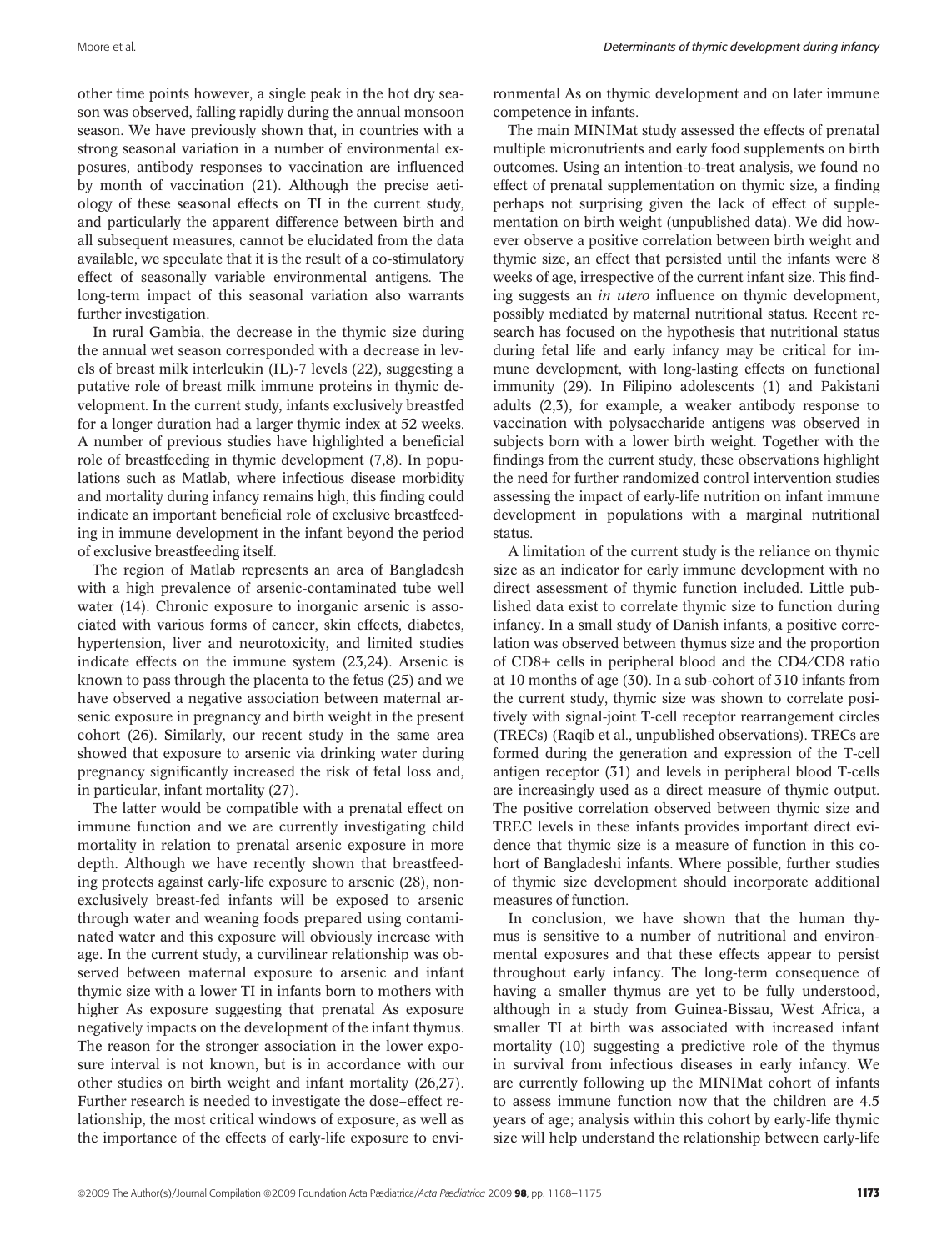nutritional and environmental exposures and long-term immune function.

## ACKNOWLEDGEMENTS

We acknowledge the contribution of the families in Matlab participating in the MINIMat project. We are grateful to all the staff from the MINIMat study and specifically acknowledge the help of Dr Momtaz Begum for overseeing the thymic measurements. The MINIMat project has been financially supported by UNICEF, the Department for International Development (DfID), Swedish International Development Cooperation Agency (Sida), the United States Agency for International Development (USAID), Government of Japan and the Child Health and Nutrition Research Initiative (CHNRI). This sub-study of thymic development was supported by the UK Medical Research Council. Arsenic assessments were financed by Sida and the Karolinska Institute.

# CONFLICTS OF INTEREST

SEM, AMP, RR, LAP & SEA conceived and designed the study. ACC & YW trained the staff in thymic ultrasound and YW oversaw collection of all thymic data. MV was responsible for the arsenic component of the MINIMat study. AJCF and SEM conducted all statistical analyses. SEM coordinated all analyses and wrote the initial draft of the paper. All authors contributed to the final version of the paper. None of the authors had a conflict of interest to report.

## References

- 1. McDade TW, Beck MA, Kuzawa C, Adair LS. Prenatal undernutrition, postnatal environments, and antibody response to vaccination in adolescence. Am J Clin Nutr 2001; 74: 543–8.
- 2. Moore SE, Jalil F, Ashraf R, Szu SC, Prentice AM, Hanson LA. Birth weight predicts response to vaccination in adults born in an urban slum in Lahore, Pakistan. Am J Clin Nutr 2004; 80: 453–9.
- 3. Moore SE, Jalil F, Szu SC, Hahn-Zoric M, Prentice AM, Hanson LA. Revaccination does not improve an observed deficit in antibody responses in Pakistani adults born of a lower birth weight. Vaccine 2008; 26: 158–65.
- 4. Savino W. The thymus gland is a target in malnutrition. Eur J Clin Nutr 2002; 56(Suppl 3): S46–9.
- 5. Savino W. The thymus is a common target organ in infectious diseases. PLoS Pathog 2006; 2: e62.
- 6. Chevalier P, Sevilla R, Zalles L, Sejas E, Belmonte G, Parent G. Study of thymus and thymocytes om Bolivian preschool children during recovery from severe protein energy malnutrition. J Nutr Immunol 1994; 3: 27–39.
- 7. Hasselbalch H, Jeppesen DL, Engelmann MDM, Michaelsen KF, Nielsen MB. Decreased thymus size in formula-fed infants compared with breastfed infants. Acta Paediatr 1996; 85: 1029–32.
- 8. Indrio F, Ladisa G, Mautone A, Montagna O. Effect of a fermented formula on thymus size and stool pH in healthy term infants. Pediatr Res 2007; 62: 98–100.
- 9. Collinson AC, Moore SE, Cole TJ, Prentice AM. Birth season and environmental influences on patterns of thymic growth in rural Gambian infants. Acta Paediatr 2003; 92: 1014–20.
- 10. Aaby P, Marx C, Trautner S, Rudaa D, Hasselbalch H, Jensen H, et al. Thymus size at birth is associated with infant mortality: a community study from Guinea-Bissau. Acta Paediatr 2002; 91: 698–703.
- 11. Moore SE, Prentice AM, Coward WA, Wright A, Frongillo EA, Fulford AJ, et al. Use of stable-isotope techniques to validate infant feeding practices reported by Bangladeshi women receiving breastfeeding counseling. Am J Clin Nutr 2007; 85: 1075–82.
- 12. WHO. Global strategy for infant and young child feeding: the optimal duration of exclusive breast-feeding. Document A54 ⁄INF. 54th World Health Assembly, Geneva, Switzerland, 2001.
- 13. Gwatkin DR, Rustein S, Johnson K, Pande RP, Wagstaff A. Socio-economic differences in health, nutrition, and population in Bangladesh, 2000. Available at: http://www.siteresources.worldbank.org/INTPAH/ Resources/Publications/Country-Reports/bangladesh.pdf. (Accessed 30 March 2009).
- 14. Rahman M, Vahter M, Wahed MA, Sohel N, Yunus M, Streatfield PK, et al. Prevalence of arsenic exposure and skin lesions. A population based survey in Matlab, Bangladesh. J Epidemiol Community Health 2006; 60: 242–8.
- 15. Vahter M, Li L, Nermell B, Rahman A, El Arifeen S, Rahman M, et al. Arsenic exposure in pregnancy – a population based study in Matlab, Bangladesh. J Health Popul Nutr 2006; 24: 236–45.
- 16. Hasselbalch H, Nielsen MB, Jeppsen D, Pedersen JF, Karkov J. Sonographic measurement of the thymus in infants. Eur Radiol 1996; 6: 700–3.
- 17. Fulford AJ, Rayco-Solon P, Prentice AM. Statistical modelling of the seasonality of preterm delivery and intrauterine growth restriction in rural Gambia. Paediatr Perinat Epidemiol 2006; 20: 251–9.
- 18. Parent G, Chevalier P, Zalles L, Sevilla R, Bustos M, Dhenin JM, et al. In vitro lymphocyte-differentiating effects of thymulin (Zn-FTS) on lymphocyte subpopulations of severely malnourished children. Am J Clin Nutr 1994; 60: 274–8.
- 19. Hasselbalch H, Ersboll AK, Jeppesen DL, Nielsen MB. Thymus size in infants from birth until 24 months of age evaluated by ultrasound. A longitudinal prediction model for tht thymic index. Acta Radiol 1999; 40: 41–4.
- 20. Yekeler E, Tambag A, Tunaci A, Genchellac H, Dursun M, Gokcay G, et al. Analysis of the thymus in 151 healthy infants from 0 to 2 years of age. J Ultrasound Med 2004; 23: 1321–6.
- 21. Moore SE, Collinson AC, Fulford AJ, Jalil F, Siegrist CA, Goldblatt D, et al. Effect of month of vaccine administration on antibody responses in The Gambia and Pakistan. Trop Med Int Health 2006; 11: 1529–41.
- 22. N'Gom PT, Collinson AC, Pido-Lopez J, Henson SM, Prentice AM, Aspinall R. Improved thymic function in exclusively breastfed infants is associated with higher interleukin 7 concentrations in their mothers' breast milk. Am J Clin Nutr 2004; 80: 722–8.
- 23. IARC. Some drinking-water disinfectants and contaminants, including arsenic. International Agency for Research on Cancer, Lyon, France, 2004.
- 24. WHO. Arsenic and arsenic compounds. Environmental health criteria no. 224. Geneva, 2001, 392 pp.
- 25. Concha G, Vogler G, Lezcano D, Nermell B, Vahter M. Exposure to inorganic arsenic metabolites during early human development. Toxicol Sci 1998; 44: 185–90.
- 26. Rahman A, Vahter M, Smith AH, Nermell B, Yunus M, El Arifeen S, et al. Arsenic exposure during pregnancy and size at birth: a prospective cohort study in Bangladesh. Am J Epidemiol 2008; 169: 304–12.